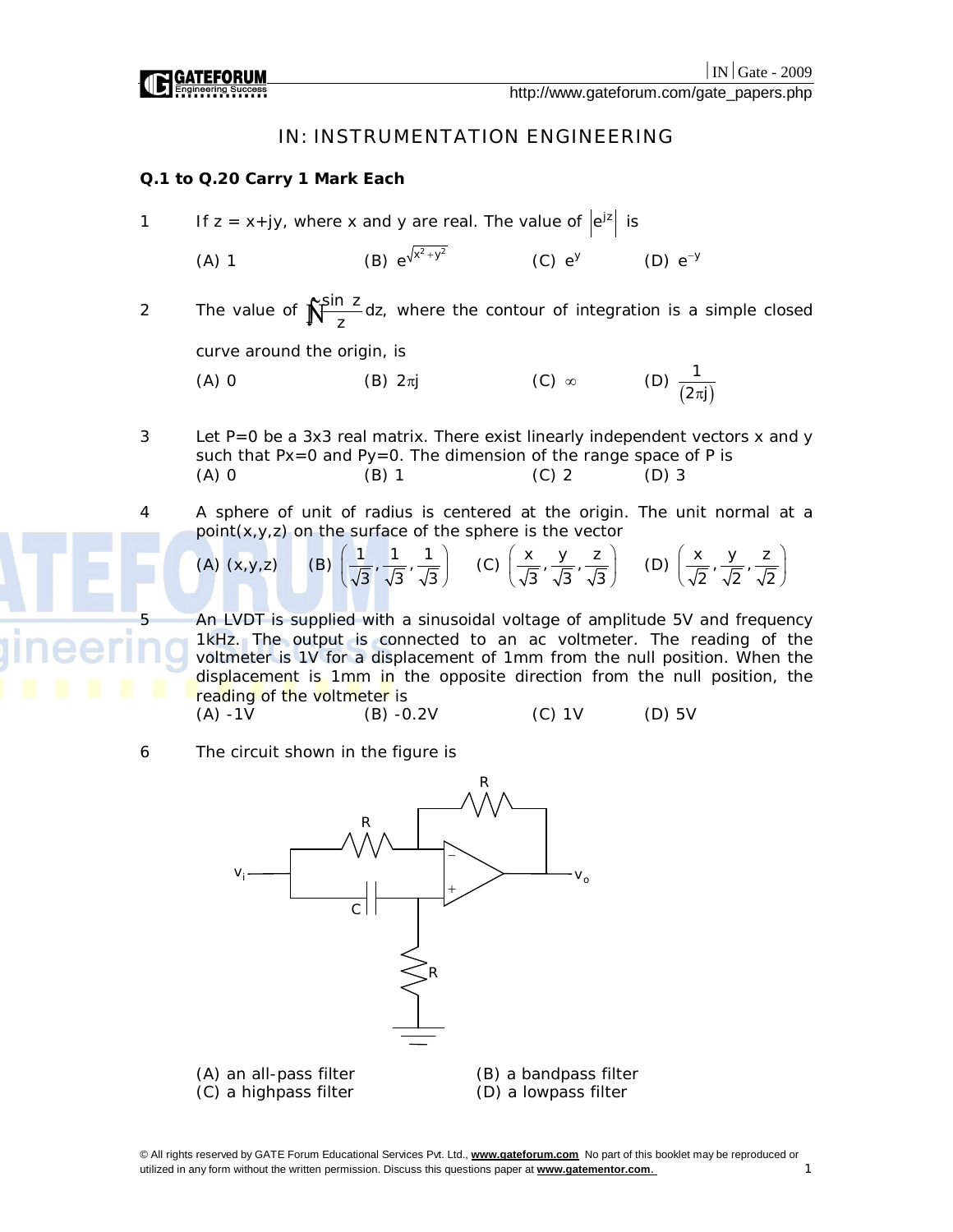

7 The diodes in the circuit shown are ideal. A voltage of 0V represents logic 0 and +5V represents logic 1. The logic function Z realized by the circuit for logic inputs X and Y is



8 The minimal sum-of-products expression for the logic function f represented by the given Karnaugh map is



- (A)  $QS + P\overline{RS} + PQR + \overline{P}RS + \overline{P}Q\overline{R}$
- (B)  $\overline{QS} + \overline{PRS} + \overline{PQR} + \overline{PRS} + \overline{PQR}$
- (C)  $\overline{PRS} + \overline{PQR} + \overline{PRS} + \overline{PQR}$
- (D)  $\overline{PRS} + \overline{PQR} + \overline{PRS} + \overline{PQR}$
- 9 In the figure shown, the initial state of Q is 0. The output is observed after the application of each clock pulse. The output sequence at Q is (A) 0000… (B) 1010… (C) 1111… (D) 1000…

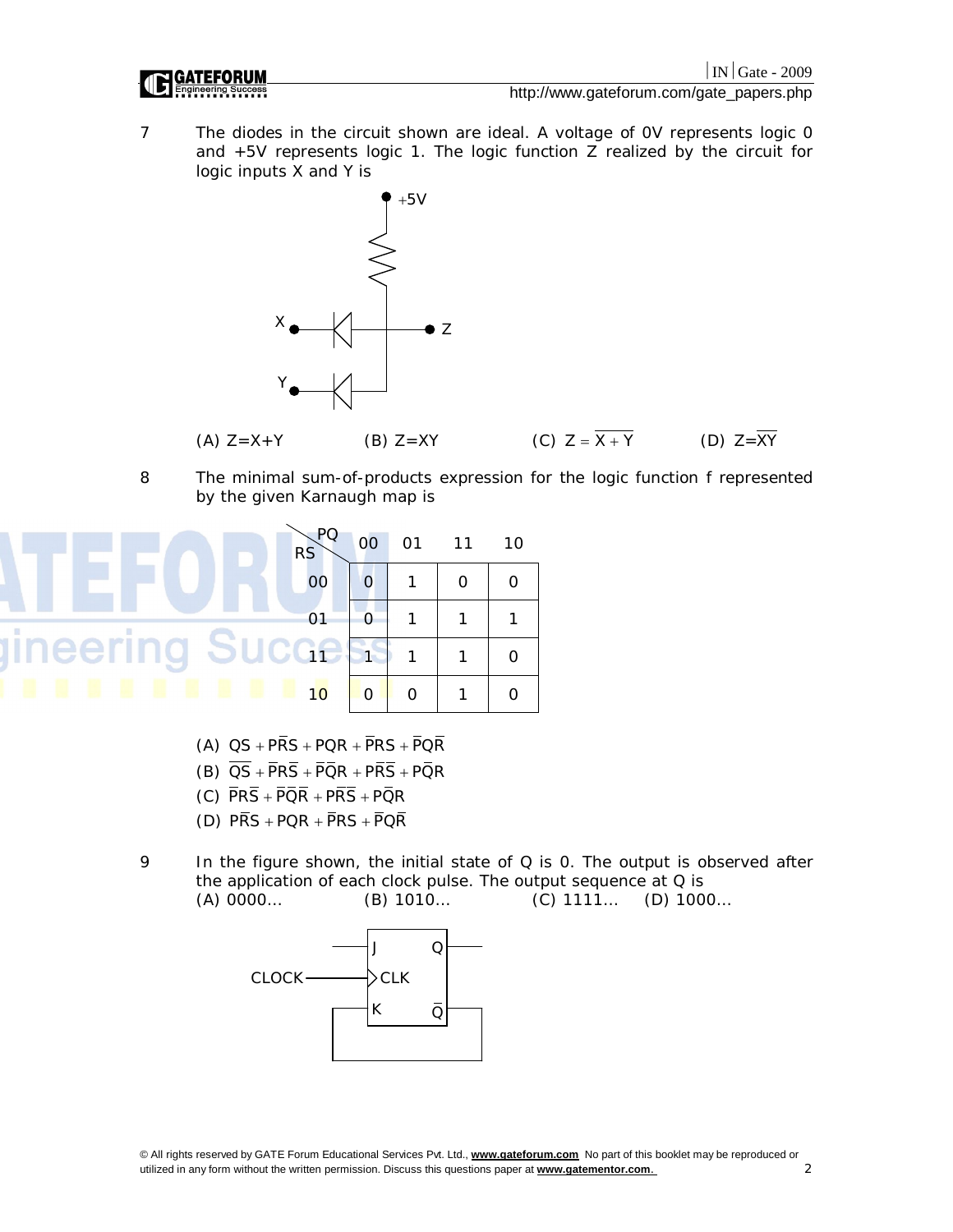|                                          | $ IN $ Gate - 2009 |  |
|------------------------------------------|--------------------|--|
| http://www.gateforum.com/gate_papers.php |                    |  |

 $-2009$ 

- 10 The binary representation of the decimal number 1.375 is (A) 1.111 (B) 1.010 (C) 1.011 (D) 1.001
- 11 Consider a system consisting of a microprocessor, memory, and peripheral devices connected by a common bus. During DMA data transfer, the microprocessor
	- (A) only reads from the bus
	- (B) only writes to the bus
	- (C) both reads from and writes to the bus
	- (D) neither reads from nor writes to the bus
- 12 The fundamental period of  $x(t) = 2 \sin 2\pi t + 3 \sin 3\pi t$ , with t expressed in seconds, is (A) 1s (B) 0.67s (C) 2s (D) 3s
- 13 A linear time-invariant causal system has a frequency response given in polar

form as 
$$
\frac{1}{\sqrt{1 + \omega^2}} \angle -\tan^{-1} \omega
$$
. For input x(t) = sin t, the output is  
\n(A)  $\frac{1}{\sqrt{2}} \cos t$  (B)  $\frac{1}{\sqrt{2}} \cos \left( t - \frac{\pi}{4} \right)$  (C)  $\frac{1}{\sqrt{2}} \sin t$  (D)  $\frac{1}{\sqrt{2}} \sin \left( t - \frac{\pi}{4} \right)$ 

14 A 50% duty cycle square wave with zero mean is used as a baseband signal in an ideal frequency modulator with a sinusoidal carrier of frequency  $\omega_c$ . The modulated signal is given as an input to an ideal phase demodulator (a circuit that produces an output proportional to the difference in phase of the modulated signal from that of the carrier). The output of the circuit is<br>(A) a square wave (B) a train of impulses with alternating sig

(C) a triangular wave (D) a sinusoidal wave

2

 $(B)$  a train of impulses with alternating signs

2

15 The figure shows a periodic waveform to be displayed on a CRO. A trigger setting which ensures a stationary display is



(A) level: 0.2V, slope: -ve (B) level: 0.5V, slope: -ve

- (C) level: -0.2V, slope: +ve
- (D) level: 1.8V, slope: -ve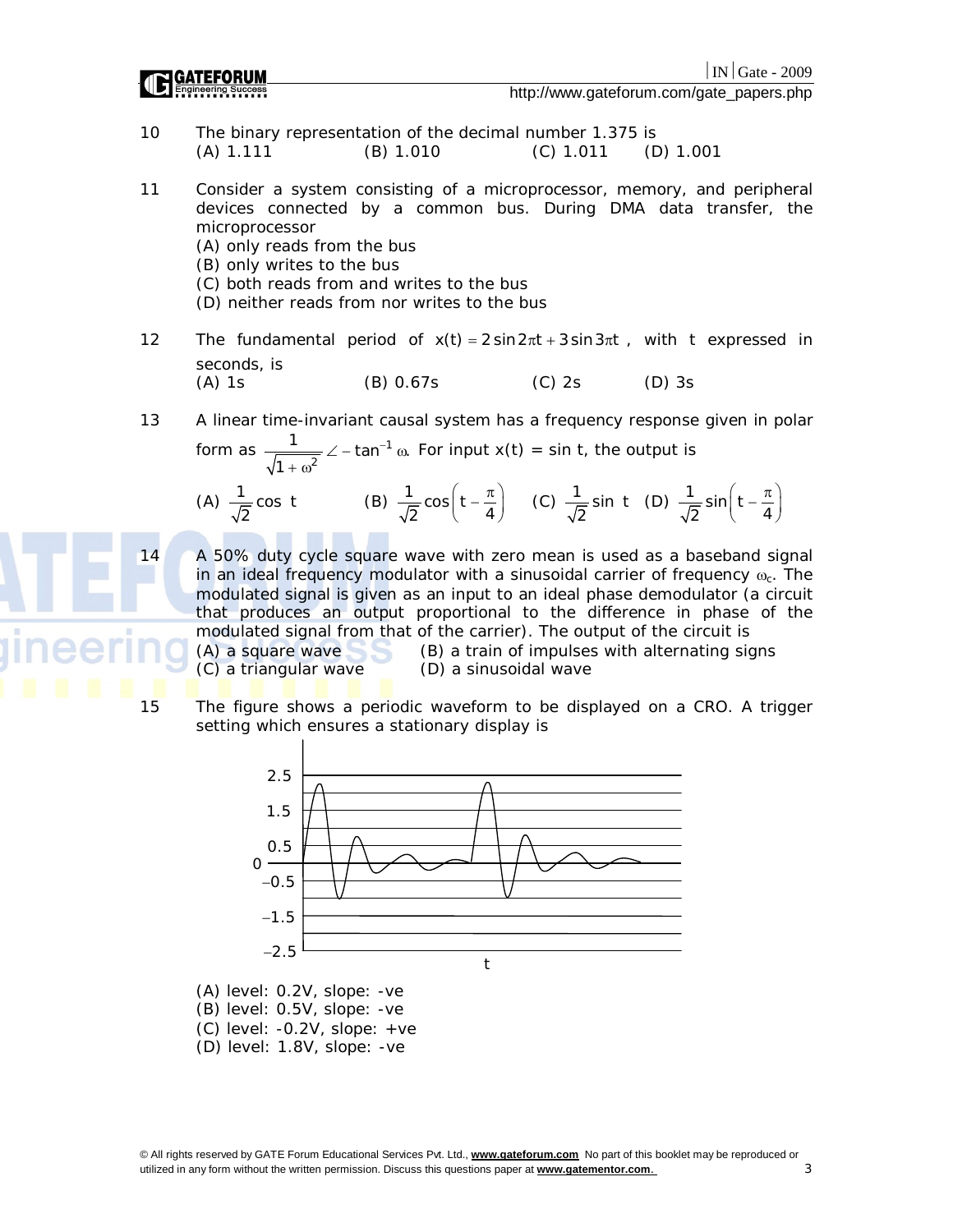|                                 |                                                                                                                                                                               |                     |                                                                                                                          | $IN Gate - 2009$                                                                                                                                                                                                                                |
|---------------------------------|-------------------------------------------------------------------------------------------------------------------------------------------------------------------------------|---------------------|--------------------------------------------------------------------------------------------------------------------------|-------------------------------------------------------------------------------------------------------------------------------------------------------------------------------------------------------------------------------------------------|
|                                 |                                                                                                                                                                               |                     |                                                                                                                          | http://www.gateforum.com/gate_papers.php                                                                                                                                                                                                        |
| 16                              | The effective input capacitance at the probe tip is<br>$(A)$ 4.5pF                                                                                                            | $(B)$ 5pF           | $(C)$ 45pF                                                                                                               | The input impedance of CRO is equivalent to a $1M\Omega$ resistance in parallel with<br>a 45pF capacitance. It is used with a compensated 10-to-1 attenuation probe.<br>(D) 450pF                                                               |
| 17                              | resistance of value                                                                                                                                                           |                     |                                                                                                                          | A galvanometer with internal resistance $100\Omega$ and full-scale current 1mA is<br>used to realize a dc voltmeter with a full scale range of 1V. The full scale<br>range of this voltmeter can be extended to 10V by connecting an external   |
|                                 | (A) $9k\Omega$                                                                                                                                                                | $(B)$ 9.9k $\Omega$ | (C) $10k\Omega$                                                                                                          | (D) $11k\Omega$                                                                                                                                                                                                                                 |
| 18                              |                                                                                                                                                                               |                     |                                                                                                                          | A plant with a transfer function $\frac{2}{s(s+3)}$ is controlled by a PI controller with                                                                                                                                                       |
|                                 | ensures zero steady state error for a step change in the reference input is<br>$(A)$ 0                                                                                        | (B) 1/3             | $(C)$ 1/2                                                                                                                | $K_p=1$ and $K_i\geq 0$ in a unity feedback configuration. The lowest value of $K_i$ that<br>$(D)$ 1                                                                                                                                            |
| 19                              | $N_2^+$ . The atomic masses are ${}^{12}C = 12.0000$ , ${}^{16}O = 15.9949$ , and                                                                                             |                     |                                                                                                                          | A mass spectrometer is to be used to resolve peaks corresponding to CO <sup>+</sup> and<br>$14N = 14.0031$ amu. The resolving power of the mass spectrometer should be                                                                          |
|                                 | atleast<br>$(A)$ 250                                                                                                                                                          | $(B)$ 350           | $(C)$ 2500                                                                                                               | $(D)$ 3500                                                                                                                                                                                                                                      |
| 20                              | to                                                                                                                                                                            |                     |                                                                                                                          | Assuming complete dissociation, the pH of a 1mM solution of $H_2SO_4$ is closest                                                                                                                                                                |
|                                 | $(A)$ 3                                                                                                                                                                       | (B) 2.7             | (C) 2.4                                                                                                                  | $(D)$ 2.1                                                                                                                                                                                                                                       |
| Q.21 to Q.60 carry 2 Marks each |                                                                                                                                                                               |                     |                                                                                                                          |                                                                                                                                                                                                                                                 |
| 21                              |                                                                                                                                                                               |                     |                                                                                                                          | The eigen values of a (2x2) matrix X are -2 and -3. The eigenvalues of matrix                                                                                                                                                                   |
|                                 | $(X+1)^{-1}$ $(X+51)$ are<br>$(A) -3 -4$                                                                                                                                      | $(B) -1, -2$        | $(C) -1, -3$ $(D) -2, -4$                                                                                                |                                                                                                                                                                                                                                                 |
| 22                              | The matrix $P = \begin{bmatrix} 0 & 0 & 1 \\ 1 & 0 & 0 \\ 0 & 1 & 0 \end{bmatrix}$ rotates a vector about the axis $\begin{bmatrix} 1 \\ 1 \\ 1 \end{bmatrix}$ by an angle of |                     |                                                                                                                          |                                                                                                                                                                                                                                                 |
|                                 | $(A)$ 30 $^{\circ}$                                                                                                                                                           | $(B) 60^\circ$      | $(C)$ 90 $^{\circ}$                                                                                                      | (D) $120^\circ$                                                                                                                                                                                                                                 |
| 23                              | probability that a person tested gets an incorrect report is<br>(A) 0.0027                                                                                                    | (B) 0.0173          | $(C) 0.1497$ (D) 0.2100                                                                                                  | A screening test is carried out to detect a certain disease. It is found that<br>12% of the positive reports and 15% of the negative reports are incorrect.<br>Assuming that the probability of a person getting a positive report is 0.01, the |
| 24                              | $(A)$ j                                                                                                                                                                       |                     | (B) $\frac{\sqrt{3}}{2} + j\frac{1}{2}$ (C) $\frac{\sqrt{3}}{2} - j\frac{1}{2}$ (D) $-\frac{\sqrt{3}}{2} - j\frac{1}{2}$ | One of the roots of the equation $x^3 = j$ , where j is positive square root of -1, is                                                                                                                                                          |
|                                 |                                                                                                                                                                               |                     |                                                                                                                          |                                                                                                                                                                                                                                                 |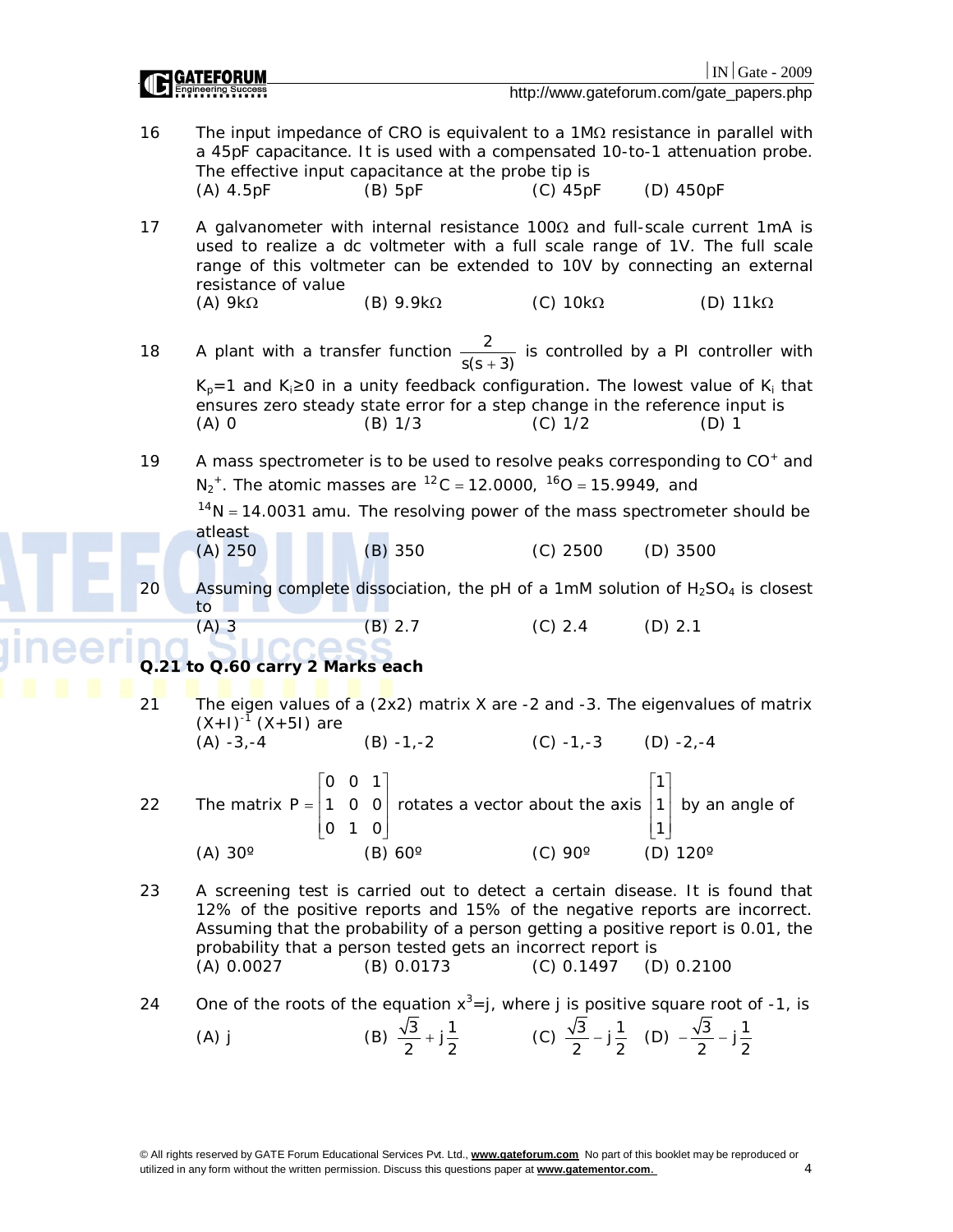http://www.gateforum.com/gate\_papers.php



29 A stroboscopic system is used for measuring the speed of a rotating shaft. The shaft has one target mark on it. The maximum strobe rate at which synchronism is achieved is  $r_1$  flashes per minute. The next lower flash rate at which synchronism is achieved is  $r_2$  flashes per minute. The speed of the shaft in rpm is

(A) 
$$
\frac{r_1 r_2}{r_1 - r_2}
$$
 (B)  $\frac{r_1 r_2}{r_1 + r_2}$  (C)  $\frac{r_2^2}{r_1 - r_2}$  (D)  $\frac{r_1^2}{r_1 + r_2}$ 

30 The figure shSows the cross-sectional diagram of an orifice flow meter with an orifice radius R. Point 'a' is 30R upstream while points 'b' and 'c' are 0.8R and 30R downstream from the orifice respectively. The pressures at points a, b and c are  $P_a$ ,  $P_b$  and  $P_c$  respectively. Then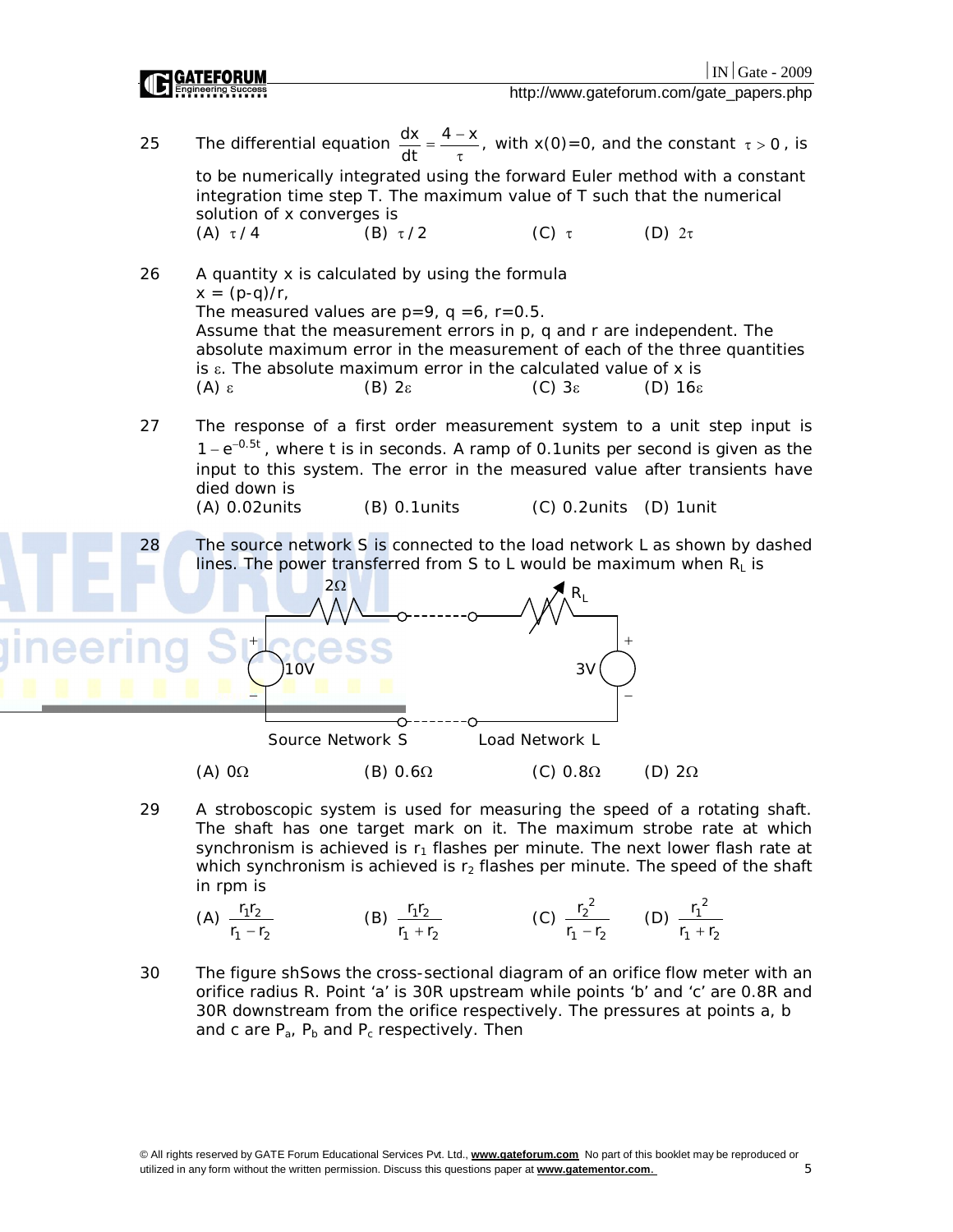

breakdown voltage of 3.2V. The output voltage  $V_0$  for an input voltage  $V_i =$ +1V is closest to

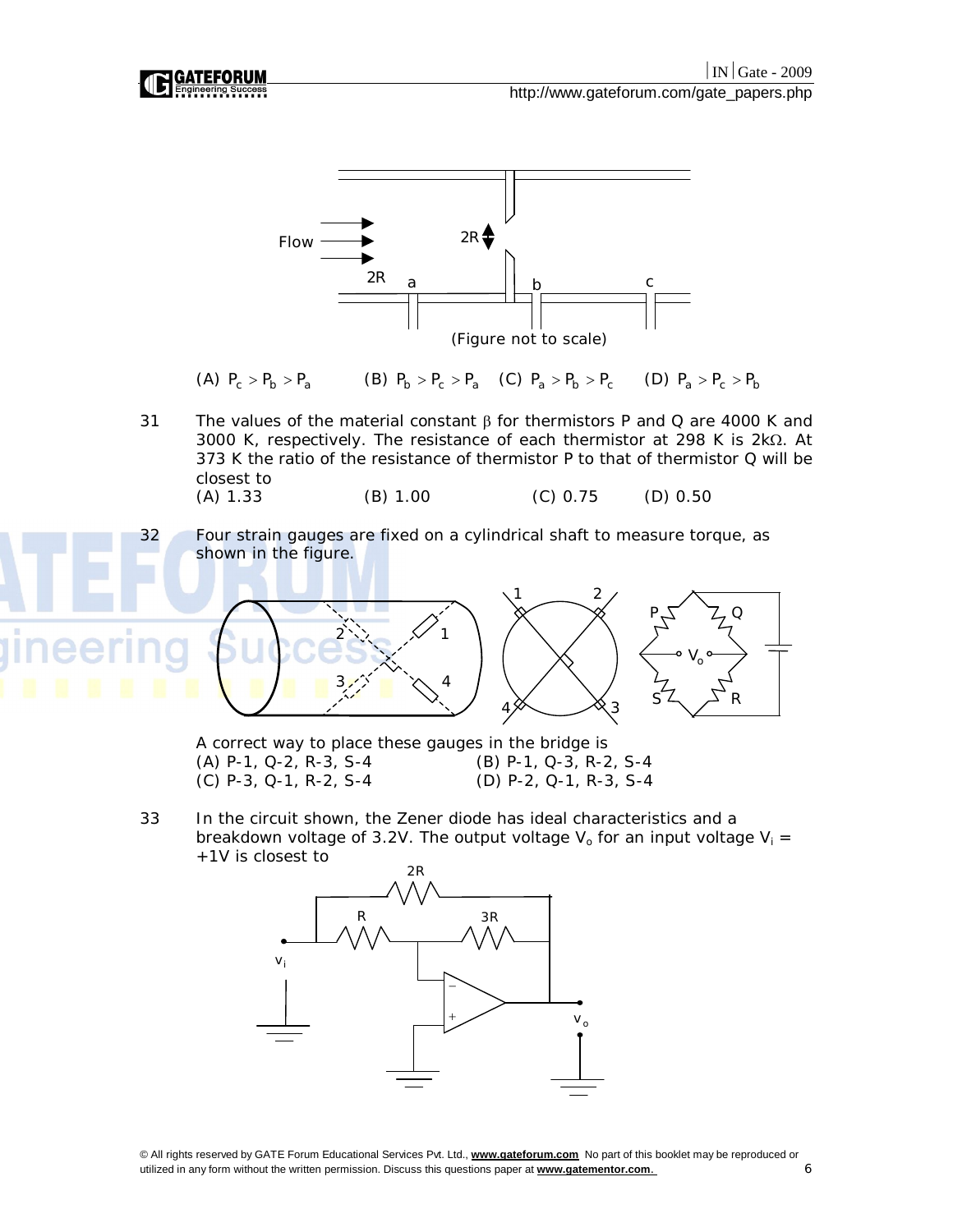

The figure above shows a 3-bit ripple counter, with  $Q_2$  as MSB. The flip-flops are rising-edge triggered. The counting direction is

- (A) always down
- (B) always up
- (C) up or down depending on the initial state of  $Q_0$  only
- (D) up or down depending on the initial states of  $Q_2$ ,  $Q_1$  and  $Q_0$

37 An 8-bit ADC, with 2's complement output, has a nominal input range of -2V to  $+2V$ . It generates a digital code of OOH for an analog input in the range  $-$ 7.8125mV to  $+7.8125$ mV. An input of  $-1.5V$  will produce a digital output of  $(A)$  90H (D) AOH (A) 90H (B) 96H (C) 9BH (D) A0H

38 The following is an assembly language program for 8085 microprocessors: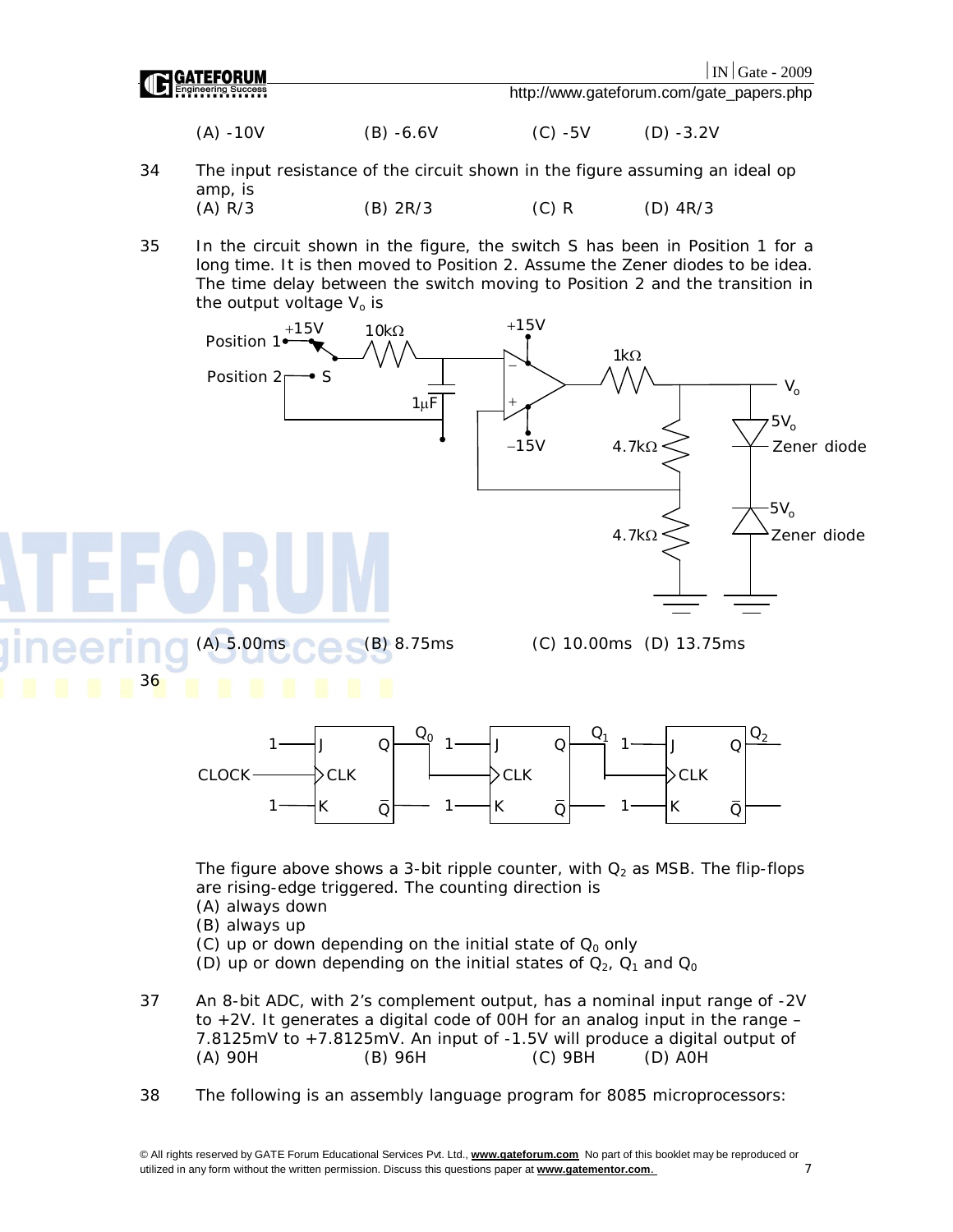

http://www.gateforum.com/gate\_papers.php

|    | Address                                                                                                                                                  | Instruction Code                                  | Mnemonic         |           |
|----|----------------------------------------------------------------------------------------------------------------------------------------------------------|---------------------------------------------------|------------------|-----------|
|    | 1000H                                                                                                                                                    | 3E06                                              | MVI A, 06H       |           |
|    | 1002H                                                                                                                                                    | C <sub>6</sub> 70                                 | ADI 70H          |           |
|    | 1004H                                                                                                                                                    | 32 07 10                                          | <b>STA 1007H</b> |           |
|    | 1007H                                                                                                                                                    | AF                                                | XRA A            |           |
|    | 1008H                                                                                                                                                    | 76                                                | <b>HLT</b>       |           |
|    |                                                                                                                                                          |                                                   |                  |           |
|    |                                                                                                                                                          | When this program halts, the accumulator contains |                  |           |
|    | $(A)$ OOH                                                                                                                                                | $(B)$ 06H                                         | (C) 9BH          | $(D)$ AOH |
|    |                                                                                                                                                          |                                                   |                  |           |
| 39 | For input x(t), an ideal impulse sampling system produces the output<br>$y(t) = \sum x(kT)\delta(t - kT)$ where $\delta(t)$ is the Dirac delta function. |                                                   |                  |           |
|    |                                                                                                                                                          |                                                   |                  |           |
|    |                                                                                                                                                          |                                                   |                  |           |

 $k = -\infty$ The system is

- (A) nonlinear and time invariant
- (B) nonlinear and time varying
- (C) linear and time invariant
- (D) linear and time varying
- 40 The root mean squared value of  $x(t) = 3+2\sin(t) \cos(2t)$
- (A)  $\sqrt{3}$  (B)  $\sqrt{8}$  (C)  $\sqrt{10}$  (D)  $\sqrt{11}$ 41 An analog signal sampled at 9kHz. The sequence so obtained is filtered by an FIR filter with transfer function  $H[z] = 1 - z^{-6}$ . One of the analog frequencies for which the magnitude response of the filter is zero is (A) 0.75kHz (B) 1kHz (C) 1.5kHz (D) 2kHz The transfer function  $H(z)$  of a fourth-order linear phase FIR system is given by  $H[z] = (1 + 2z^{-1} + z^{-2})G(z)$ . Then  $G(z)$  is

(A) 
$$
3 + 2z^{-1} + z^{-2}
$$
 (B)  $1 + \frac{1}{2}z^{-1} + \frac{1}{3}z^{-2}$  (C)  $\frac{1}{3} + 2z^{-1} + z^{-2}$  (D)  $1 + 2z + 3z^{2}$ 

43 The dc potentiometer shown in the figure has a working current of 10mA with switch S open. Let  $R_s + R_1 = 100W$ . The galvanometer G can only detect currents greater than 10mA. The maximum percentage error in the measurement of the unknown emf  $E<sub>x</sub>$  as calculated from the slider position shown is closest to

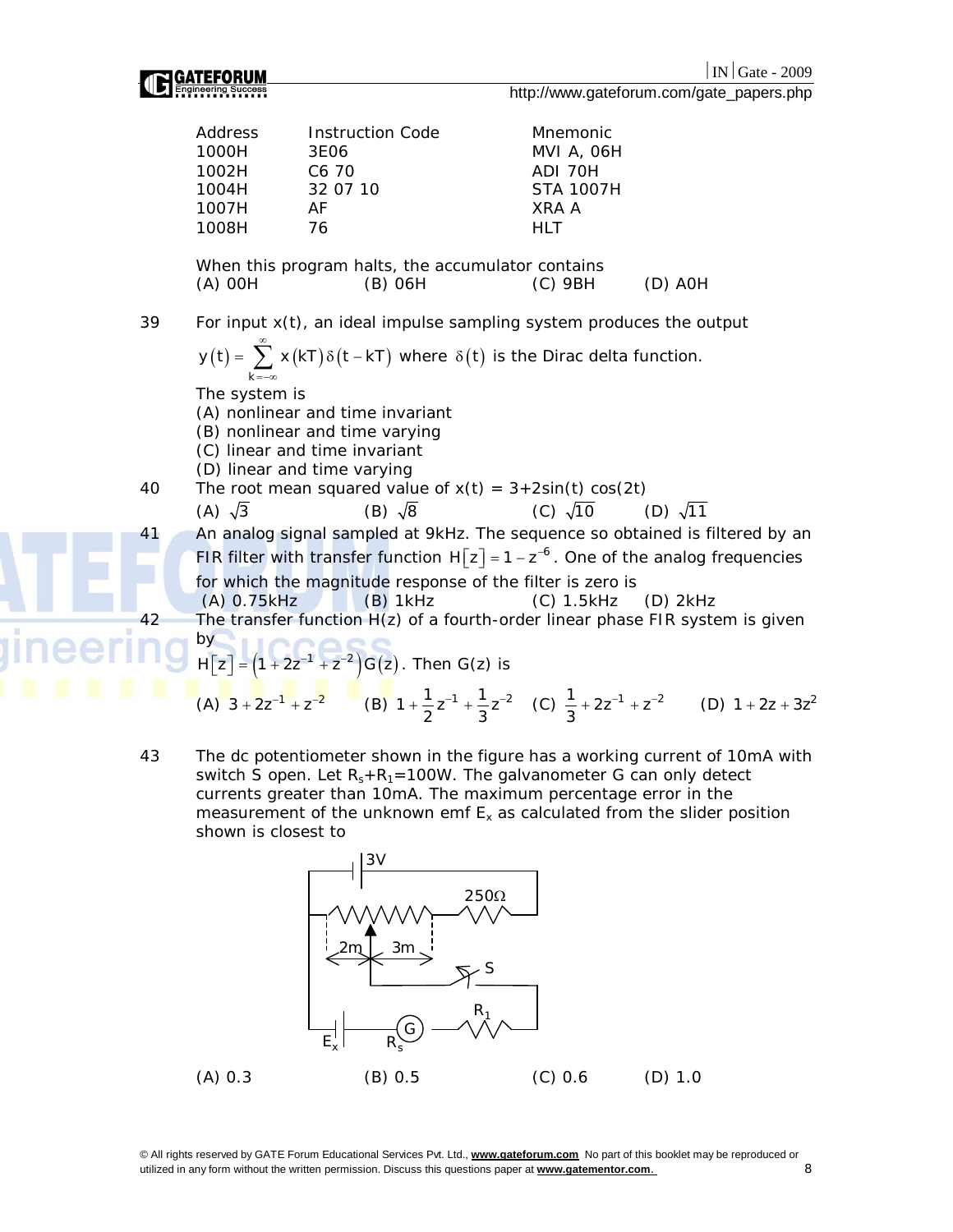

(D) equal in all the leads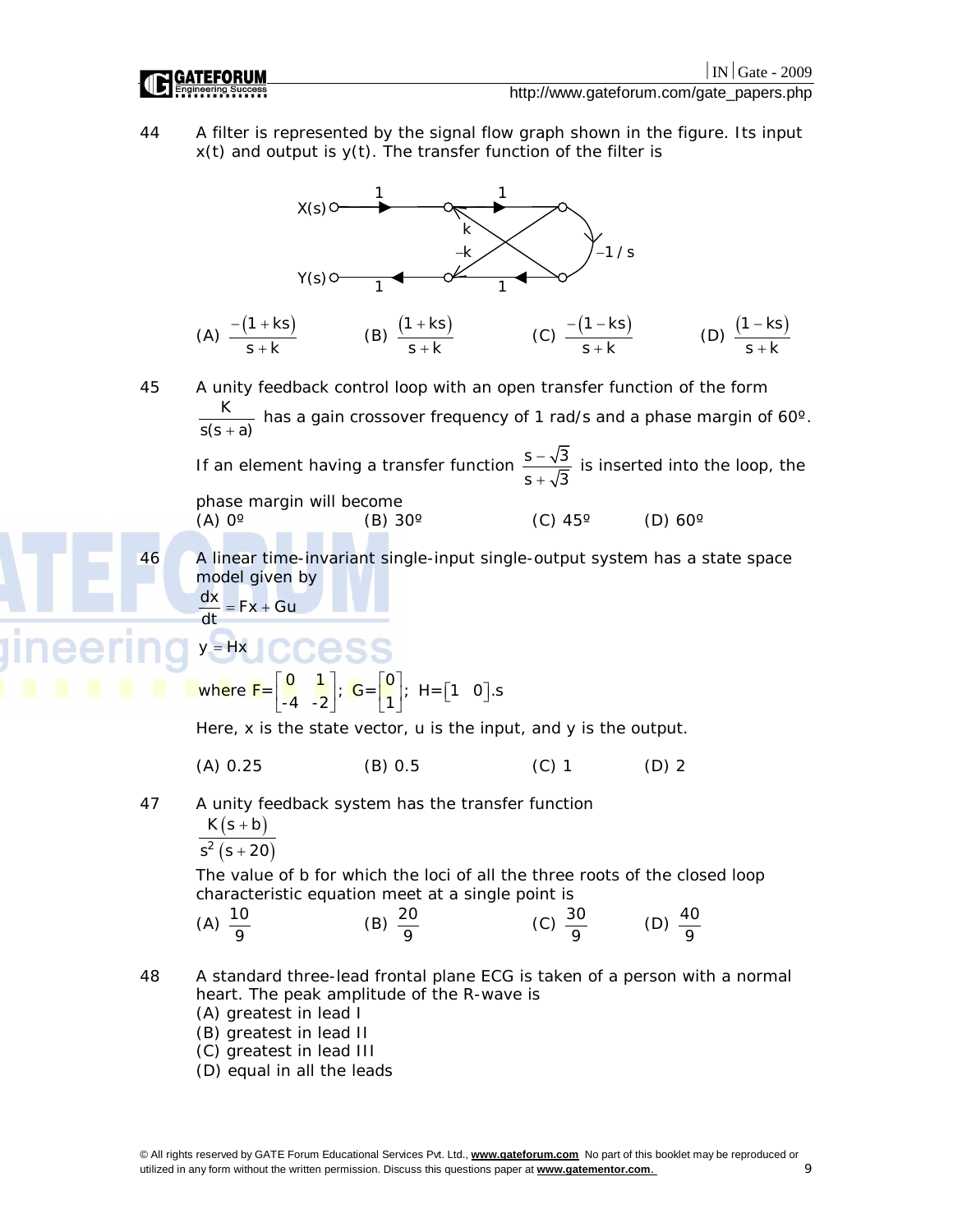|                     | IN   Gate - 2009                         |
|---------------------|------------------------------------------|
| <b>IC GATEFORUM</b> | http://www.gateforum.com/gate_papers.php |

- 49 The operating voltage of an X-ray tube is changed from 40kV to 50kV. The resulting change in the shortest wavelength generated is  $(A) +20\%$  (B) -20% (C) +25% (D) -36%
- 50 In a pulsed ultrasound imaging system, a single 5MHz crystal is used both as source and as detector. Bursts of atleast 20cycles are needed for acceptable image quality. The velocity of sound in the tissue being imaged is 1500m/s. The minimum distance of the objects to be imaged should be (A) 12mm (B) 6mm (C) 3mm (D) 1mm

### **Common Data Questions Common Data for Questions 51 and 52:**

The figure shows a sample-and-hold circuit using a MOSFET as a switch. The threshold voltage of the MOSFET as a switch. The threshold voltage of the MOSFET is +2V. It has zero leakage current in the off state. Assume that the capacitor is ideal.



 $(A) + 12V \ge +7V$  and  $\le -3V$ 

- (B)  $-12V, \geq +3V,$  and  $\leq -7V$
- (C)  $+12V, \geq +3V,$  and  $\leq -7V$
- (D)  $-12V$ ,  $\geq +7V$ , and  $\leq -3V$
- 52 The circuit is used at a sampling rate of 1kHz, with an A/D converter having a conversion time of 200ms. The op amp has an input bias current of 10nA. the maximum hold error is (A) 1mV (B) 2mV (C) 5mV (D) 10mV

### **Common Data Questions Common Data for Questions 53 and 54:**

The circuit shown in the figure uses three identical transistors with  $V_{BE} = 0.7V$  and  $\beta$ =100. Given R<sub>1</sub>=R<sub>2</sub>=R<sub>3</sub>=1k $\Omega$ , kT/q<sub>e</sub>=25mV. The collector current of transistor  $Q_3$  is 2mA.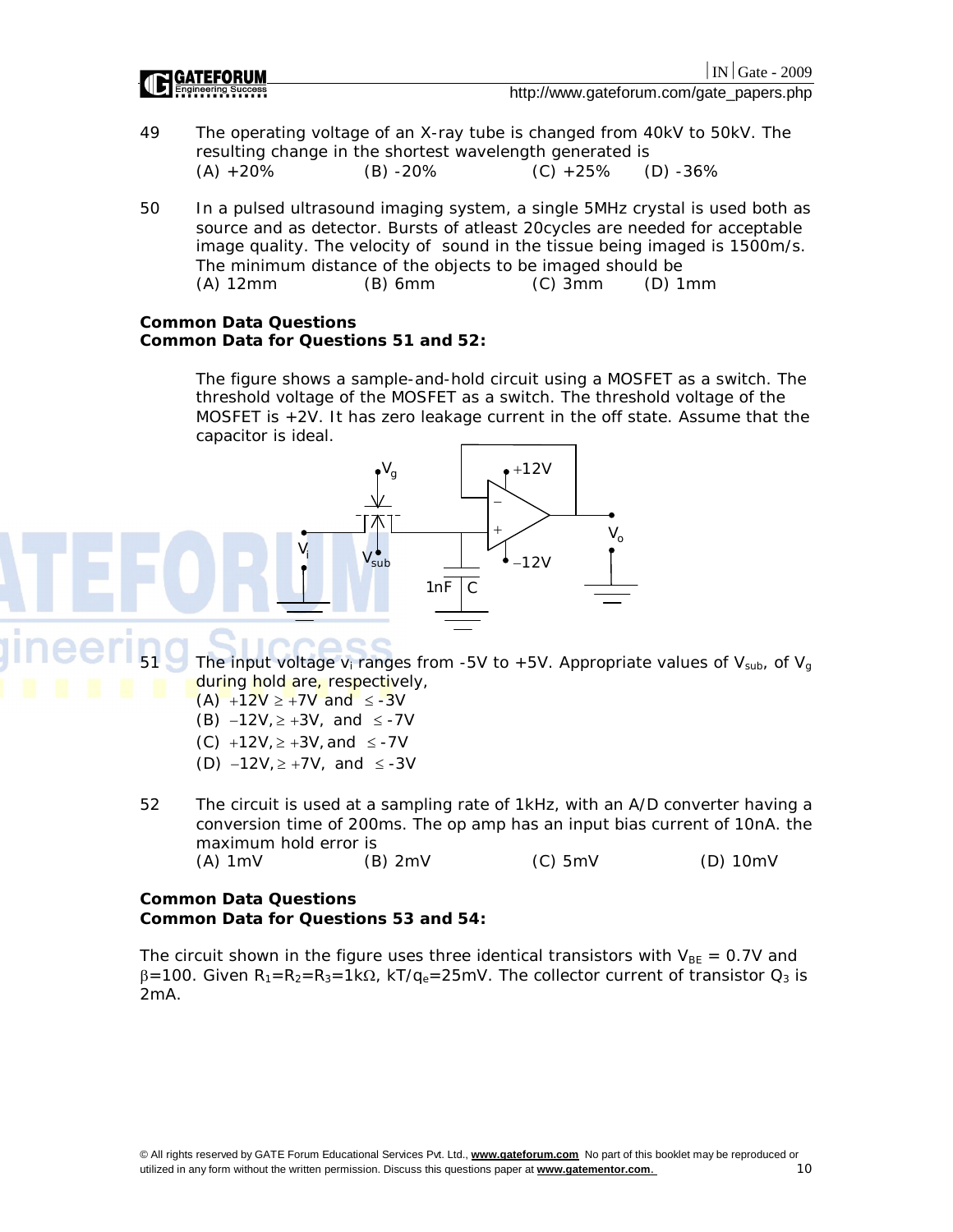





## **Common Data for Questions 55 and 56:**

The figure shows an arrangement for measuring small angular displacements in a vertical plane. A non-conducting tube of length 2l and rectangular cross section (width w, height d) is bent along an arc of a circle with radius R>>d, centered at P. Four electrode plates of length l and width w are placed to form two curved parallel plate capacitors  $C_1$  and  $C_2$  with a negligible gap between them. The tube contains water with an air bubble of rectangular cross section (width w, height d) and length l/4. the capacitors are connected in a bridge circuit as shown in the figure, where the bridge has ac excitation  $v_i$ . Angular displacement  $\Delta\theta$  occurs about the point P.



55 The range of angular displacement (in radians) this system can measure is